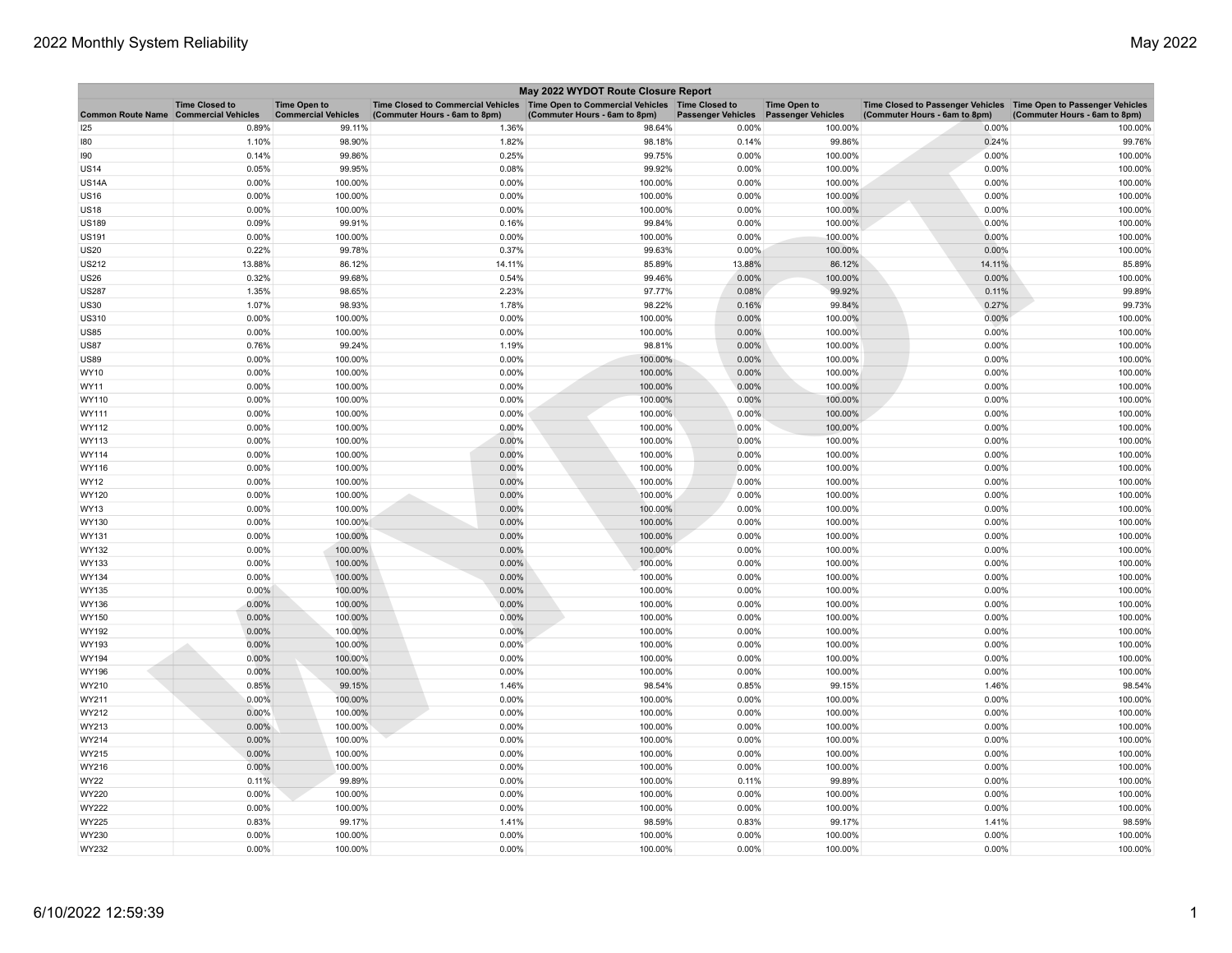| May 2022 WYDOT Route Closure Report          |                       |                                                   |                                                                                                                         |                               |                           |                                                  |                                                                                                      |                               |
|----------------------------------------------|-----------------------|---------------------------------------------------|-------------------------------------------------------------------------------------------------------------------------|-------------------------------|---------------------------|--------------------------------------------------|------------------------------------------------------------------------------------------------------|-------------------------------|
| <b>Common Route Name Commercial Vehicles</b> | <b>Time Closed to</b> | <b>Time Open to</b><br><b>Commercial Vehicles</b> | Time Closed to Commercial Vehicles   Time Open to Commercial Vehicles   Time Closed to<br>(Commuter Hours - 6am to 8pm) | (Commuter Hours - 6am to 8pm) | <b>Passenger Vehicles</b> | <b>Time Open to</b><br><b>Passenger Vehicles</b> | Time Closed to Passenger Vehicles   Time Open to Passenger Vehicles<br>(Commuter Hours - 6am to 8pm) | (Commuter Hours - 6am to 8pm) |
| WY233                                        | 0.00%                 | 100.00%                                           | 0.00%                                                                                                                   | 100.00%                       | 0.00%                     | 100.00%                                          | 0.00%                                                                                                | 100.00%                       |
| WY235                                        | 0.00%                 | 100.00%                                           | 0.00%                                                                                                                   | 100.00%                       | 0.00%                     | 100.00%                                          | 0.00%                                                                                                | 100.00%                       |
| WY236                                        | 0.00%                 | 100.00%                                           | 0.00%                                                                                                                   | 100.00%                       | 0.00%                     | 100.00%                                          | 0.00%                                                                                                | 100.00%                       |
| WY237                                        | 0.00%                 | 100.00%                                           | 0.00%                                                                                                                   | 100.00%                       | 0.00%                     | 100.00%                                          | 0.00%                                                                                                | 100.00%                       |
| WY238                                        | 0.00%                 | 100.00%                                           | 0.00%                                                                                                                   | 100.00%                       | 0.00%                     | 100.00%                                          | 0.00%                                                                                                | 100.00%                       |
| WY239                                        | 0.00%                 | 100.00%                                           | 0.00%                                                                                                                   | 100.00%                       | 0.00%                     | 100.00%                                          | 0.00%                                                                                                | 100.00%                       |
| WY24                                         | 0.00%                 | 100.00%                                           | 0.00%                                                                                                                   | 100.00%                       | 0.00%                     | 100.00%                                          | 0.00%                                                                                                | 100.00%                       |
| WY240                                        | 0.00%                 | 100.00%                                           | 0.00%                                                                                                                   | 100.00%                       | 0.00%                     | 100.00%                                          | 0.00%                                                                                                | 100.00%                       |
| WY251                                        | 0.00%                 | 100.00%                                           | 0.00%                                                                                                                   | 100.00%                       | 0.00%                     | 100.00%                                          | 0.00%                                                                                                | 100.00%                       |
| WY257                                        | 0.00%                 | 100.00%                                           | 0.00%                                                                                                                   | 100.00%                       | 0.00%                     | 100.00%                                          | 0.00%                                                                                                | 100.00%                       |
| WY258                                        | 0.00%                 | 100.00%                                           | 0.00%                                                                                                                   | 100.00%                       | 0.00%                     | 100.00%                                          | 0.00%                                                                                                | 100.00%                       |
| WY259                                        | 0.00%                 | 100.00%                                           | 0.00%                                                                                                                   | 100.00%                       | 0.00%                     | 100.00%                                          | 0.00%                                                                                                | 100.00%                       |
| WY270                                        | 0.00%                 | 100.00%                                           | 0.00%                                                                                                                   | 100.00%                       | 0.00%                     | 100.00%                                          | 0.00%                                                                                                | 100.00%                       |
| <b>WY28</b>                                  | 2.72%                 | 97.28%                                            | 4.67%                                                                                                                   | 95.33%                        | 0.00%                     | 100.00%                                          | 0.00%                                                                                                | 100.00%                       |
| WY296                                        | 1.13%                 | 98.87%                                            | 1.93%                                                                                                                   | 98.07%                        | 1.13%                     | 98.87%                                           | 1.93%                                                                                                | 98.07%                        |
| WY313                                        | 0.00%                 | 100.00%                                           | 0.00%                                                                                                                   | 100.00%                       | 0.00%                     | 100.00%                                          | 0.00%                                                                                                | 100.00%                       |
| WY320                                        | 0.00%                 | 100.00%                                           | 0.00%                                                                                                                   | 100.00%                       | 0.00%                     | 100.00%                                          | 0.00%                                                                                                | 100.00%                       |
| WY321                                        | 0.00%                 | 100.00%                                           | 0.00%                                                                                                                   | 100.00%                       | 0.00%                     | 100.00%                                          | 0.00%                                                                                                | 100.00%                       |
| WY331                                        | 0.00%                 | 100.00%                                           | 0.00%                                                                                                                   | 100.00%                       | 0.00%                     | 100.00%                                          | 0.00%                                                                                                | 100.00%                       |
| WY335                                        | 0.00%                 | 100.00%                                           | 0.00%                                                                                                                   | 100.00%                       | 0.00%                     | 100.00%                                          | 0.00%                                                                                                | 100.00%                       |
| WY336                                        | 0.00%                 | 100.00%                                           | 0.00%                                                                                                                   | 100.00%                       | 0.00%                     | 100.00%                                          | 0.00%                                                                                                | 100.00%                       |
| WY338                                        | 0.00%                 | 100.00%                                           | 0.00%                                                                                                                   | 100.00%                       | 0.00%                     | 100.00%                                          | 0.00%                                                                                                | 100.00%                       |
| <b>WY34</b>                                  | 0.00%                 | 100.00%                                           | 0.00%                                                                                                                   | 100.00%                       | 0.00%                     | 100.00%                                          | 0.00%                                                                                                | 100.00%                       |
| WY340                                        | 0.00%                 | 100.00%                                           | 0.00%                                                                                                                   | 100.00%                       | 0.00%                     | 100.00%                                          | 0.00%                                                                                                | 100.00%                       |
| WY343                                        | 0.00%                 | 100.00%                                           | 0.00%                                                                                                                   | 100.00%                       | 0.00%                     | 100.00%                                          | 0.00%                                                                                                | 100.00%                       |
| WY345                                        | 0.00%                 | 100.00%                                           | 0.00%                                                                                                                   | 100.00%                       | 0.00%                     | 100.00%                                          | 0.00%                                                                                                | 100.00%                       |
| WY350                                        | 0.00%                 | 100.00%                                           | 0.00%                                                                                                                   | 100.00%                       | 0.00%                     | 100.00%                                          | 0.00%                                                                                                | 100.00%                       |
| WY351                                        | 0.00%                 | 100.00%                                           | 0.00%                                                                                                                   | 100.00%                       | 0.00%                     | 100.00%                                          | 0.00%                                                                                                | 100.00%                       |
| WY352                                        | 0.00%                 | 100.00%                                           | 0.00%                                                                                                                   | 100.00%                       | 0.00%                     | 100.00%                                          | 0.00%                                                                                                | 100.00%                       |
| WY353                                        | 0.00%                 | 100.00%                                           | 0.00%                                                                                                                   | 100.00%                       | 0.00%                     | 100.00%                                          | 0.00%                                                                                                | 100.00%                       |
| WY371                                        | 0.00%                 | 100.00%                                           | 0.00%                                                                                                                   | 100.00%                       | 0.00%                     | 100.00%                                          | 0.00%                                                                                                | 100.00%                       |
| WY372                                        | 0.00%                 | 100.00%                                           | 0.00%                                                                                                                   | 100.00%                       | 0.00%                     | 100.00%                                          | 0.00%                                                                                                | 100.00%                       |
| WY374                                        | 0.00%                 | 100.00%                                           | 0.00%                                                                                                                   | 100.00%                       | 0.00%                     | 100.00%                                          | 0.00%                                                                                                | 100.00%                       |
| WY387                                        | 0.00%                 | 100.00%                                           | 0.00%                                                                                                                   | 100.00%                       | 0.00%                     | 100.00%                                          | 0.00%                                                                                                | 100.00%                       |
| WY390                                        | $0.00\%$              | 100.00%                                           | 0.00%                                                                                                                   | 100.00%                       | 0.00%                     | 100.00%                                          | 0.00%                                                                                                | 100.00%                       |
| WY410                                        | 0.00%                 | 100.00%                                           | 0.00%                                                                                                                   | 100.00%                       | 0.00%                     | 100.00%                                          | 0.00%                                                                                                | 100.00%                       |
| WY411                                        | 0.00%                 | 100.00%                                           | 0.00%                                                                                                                   | 100.00%                       | 0.00%                     | 100.00%                                          | 0.00%                                                                                                | 100.00%                       |
| WY412                                        | 0.00%                 | 100.00%                                           | 0.00%                                                                                                                   | 100.00%                       | 0.00%                     | 100.00%                                          | 0.00%                                                                                                | 100.00%                       |
| WY414                                        | $0.00\%$              | 100.00%                                           | 0.00%                                                                                                                   | 100.00%                       | 0.00%                     | 100.00%                                          | 0.00%                                                                                                | 100.00%                       |
| WY430                                        | 0.00%                 | 100.00%                                           | 0.00%                                                                                                                   | 100.00%                       | 0.00%                     | 100.00%                                          | 0.00%                                                                                                | 100.00%                       |
| WY431                                        | 0.00%                 | 100.00%                                           | 0.00%                                                                                                                   | 100.00%                       | 0.00%                     | 100.00%                                          | 0.00%                                                                                                | 100.00%                       |
| WY450                                        | 0.00%                 | 100.00%                                           | 0.00%                                                                                                                   | 100.00%                       | 0.00%                     | 100.00%                                          | 0.00%                                                                                                | 100.00%                       |
| <b>WY487</b>                                 | 0.00%                 | 100.00%                                           | 0.00%                                                                                                                   | 100.00%                       | 0.00%                     | 100.00%                                          | 0.00%                                                                                                | 100.00%                       |
| WY50                                         | 0.00%                 | 100.00%                                           | 0.00%                                                                                                                   | 100.00%                       | 0.00%                     | 100.00%                                          | 0.00%                                                                                                | 100.00%                       |
| WY51                                         | 0.00%                 | 100.00%                                           | 0.00%                                                                                                                   | 100.00%                       | 0.00%                     | 100.00%                                          | 0.00%                                                                                                | 100.00%                       |
| WY530                                        | 0.00%                 | 100.00%                                           | 0.00%                                                                                                                   | 100.00%                       | 0.00%                     | 100.00%                                          | 0.00%                                                                                                | 100.00%                       |
| <b>WY585</b>                                 | 0.00%                 | 100.00%                                           | 0.00%                                                                                                                   | 100.00%                       | 0.00%                     | 100.00%                                          | 0.00%                                                                                                | 100.00%                       |
| <b>WY59</b>                                  | 0.00%                 | 100.00%                                           | 0.00%                                                                                                                   | 100.00%                       | 0.00%                     | 100.00%                                          | 0.00%                                                                                                | 100.00%                       |
| <b>WY70</b>                                  | 0.00%                 | 100.00%                                           | 0.00%                                                                                                                   | 100.00%                       | 0.00%                     | 100.00%                                          | 0.00%                                                                                                | 100.00%                       |
| WY71                                         | 0.00%                 | 100.00%                                           | 0.00%                                                                                                                   | 100.00%                       | 0.00%                     | 100.00%                                          | 0.00%                                                                                                | 100.00%                       |
| <b>WY72</b>                                  | 0.00%                 | 100.00%                                           | 0.00%                                                                                                                   | 100.00%                       | 0.00%                     | 100.00%                                          | 0.00%                                                                                                | 100.00%                       |
| <b>WY77</b>                                  | 0.00%                 | 100.00%                                           | 0.00%                                                                                                                   | 100.00%                       | 0.00%                     | 100.00%                                          | 0.00%                                                                                                | 100.00%                       |
| WY789                                        | 0.00%                 | 100.00%                                           | 0.00%                                                                                                                   | 100.00%                       | 0.00%                     | 100.00%                                          | 0.00%                                                                                                | 100.00%                       |
| <b>WY89</b>                                  | 0.00%                 | 100.00%                                           | 0.00%                                                                                                                   | 100.00%                       | 0.00%                     | 100.00%                                          | 0.00%                                                                                                | 100.00%                       |